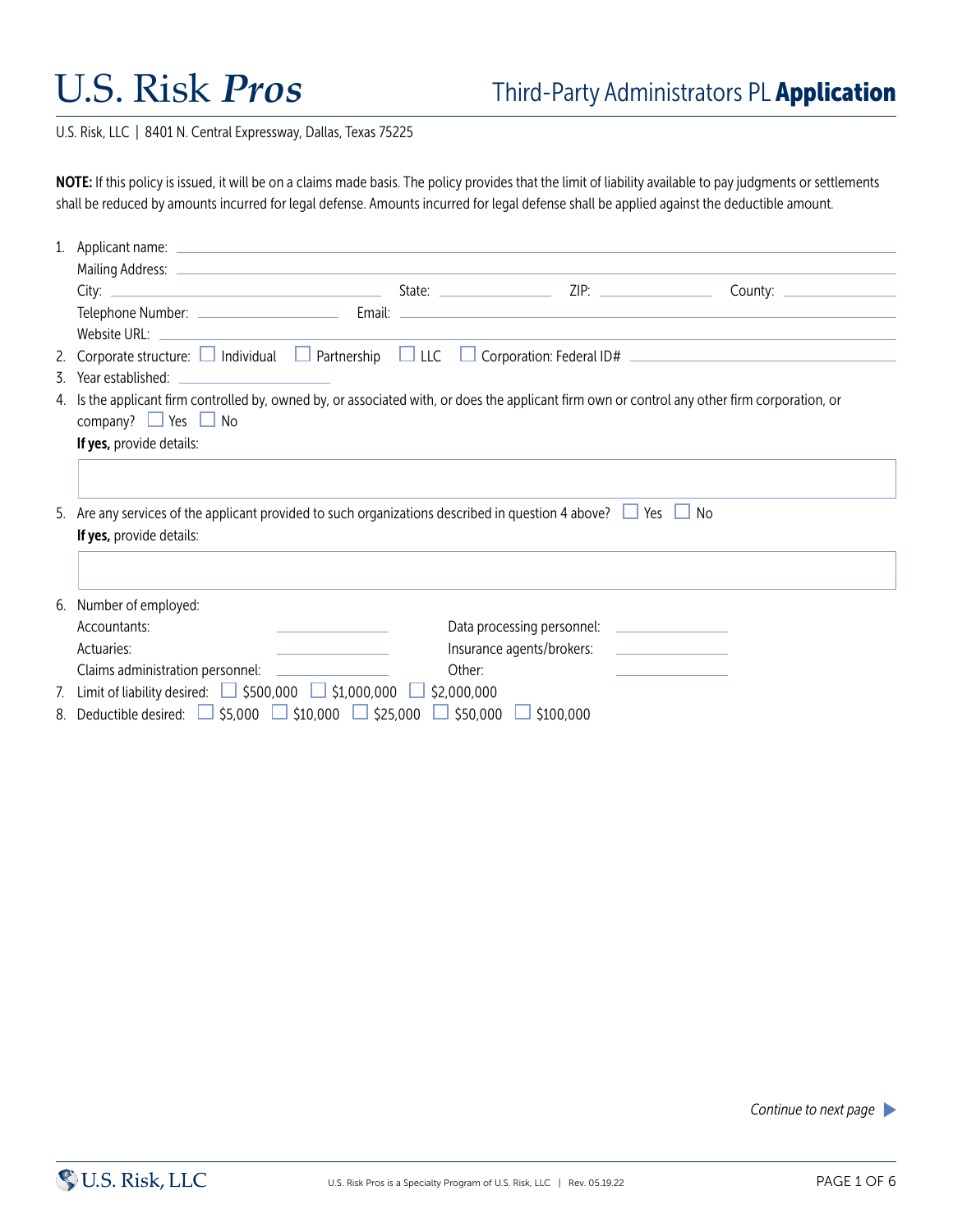9. Approximate percentage of total business and corresponding revenues for each of the following operations:

| <b>Operation</b>                                                                                                              | Percentage  | <b>Revenues</b> |  |  |
|-------------------------------------------------------------------------------------------------------------------------------|-------------|-----------------|--|--|
| <b>Providing Actuarial Services</b>                                                                                           | $\%$        | \$              |  |  |
| <b>Administration of Health and Welfare Plans</b>                                                                             |             |                 |  |  |
| Single Employer Plans                                                                                                         |             | \$              |  |  |
| <b>Multi-Employer Benefit Plans</b>                                                                                           |             |                 |  |  |
| <b>Taft-Hartley Trusts</b>                                                                                                    | ℅           | \$              |  |  |
| Multiple Employer Welfare Arrangements (MEWAS)                                                                                | $\%$        | \$              |  |  |
| Mulitple Employer Trusts (METS)                                                                                               | $\%$        | \$              |  |  |
| <b>Administration of Pension Plans</b>                                                                                        | ℅           | \$              |  |  |
| <b>Computer Services</b>                                                                                                      |             |                 |  |  |
| <b>Electronic Data Processing</b>                                                                                             | ℅           | \$              |  |  |
| <b>Electronic Data Consulting</b>                                                                                             | $\%$        | \$              |  |  |
| Software Design, Development or Customization<br>(coverage is not provided for software design, development or customization) | $\%$        | \$              |  |  |
| <b>Employee Assistance Plans (EAP)</b>                                                                                        |             |                 |  |  |
| Administrator                                                                                                                 | $\%$        | \$              |  |  |
| Provider                                                                                                                      | $\%$        | \$              |  |  |
| Providing Utilization Review Services                                                                                         | $\%$        | \$              |  |  |
| <b>Insurance Related Services</b>                                                                                             |             |                 |  |  |
| Acting as an Insurance Agent or Broker                                                                                        | $\%$        | \$              |  |  |
| Acting as an Advisor/Consultant                                                                                               | $\%$        | \$              |  |  |
| Premium Collection and Billing                                                                                                | $\%$        | \$              |  |  |
| Hold Underwriting Authority/Policy Issuance                                                                                   | $\%$        | \$              |  |  |
| <b>Providing Cost Containment Services</b>                                                                                    | $\%$        | \$              |  |  |
| <b>Providing Case Management Services</b>                                                                                     | $\%$        | \$              |  |  |
| Providing Employee Wellness or Other Health Related Program Literature or Correspondence                                      | $\%$        | \$              |  |  |
| Acting as an Administrator for Credentialing Services                                                                         | $\%$        | \$              |  |  |
| <b>Other Services</b>                                                                                                         |             |                 |  |  |
| Providing premium collection and billing services                                                                             | $\%$        | \$              |  |  |
| <b>Benefit Enrollment Services</b>                                                                                            | $\%$        | \$              |  |  |
| <b>Cost Containment Services</b>                                                                                              | $\%$        | \$              |  |  |
| Other (describe):                                                                                                             | ℅           | \$              |  |  |
| <b>TOTAL (MUST EQUAL 100%)</b>                                                                                                | $\%$<br>100 | \$              |  |  |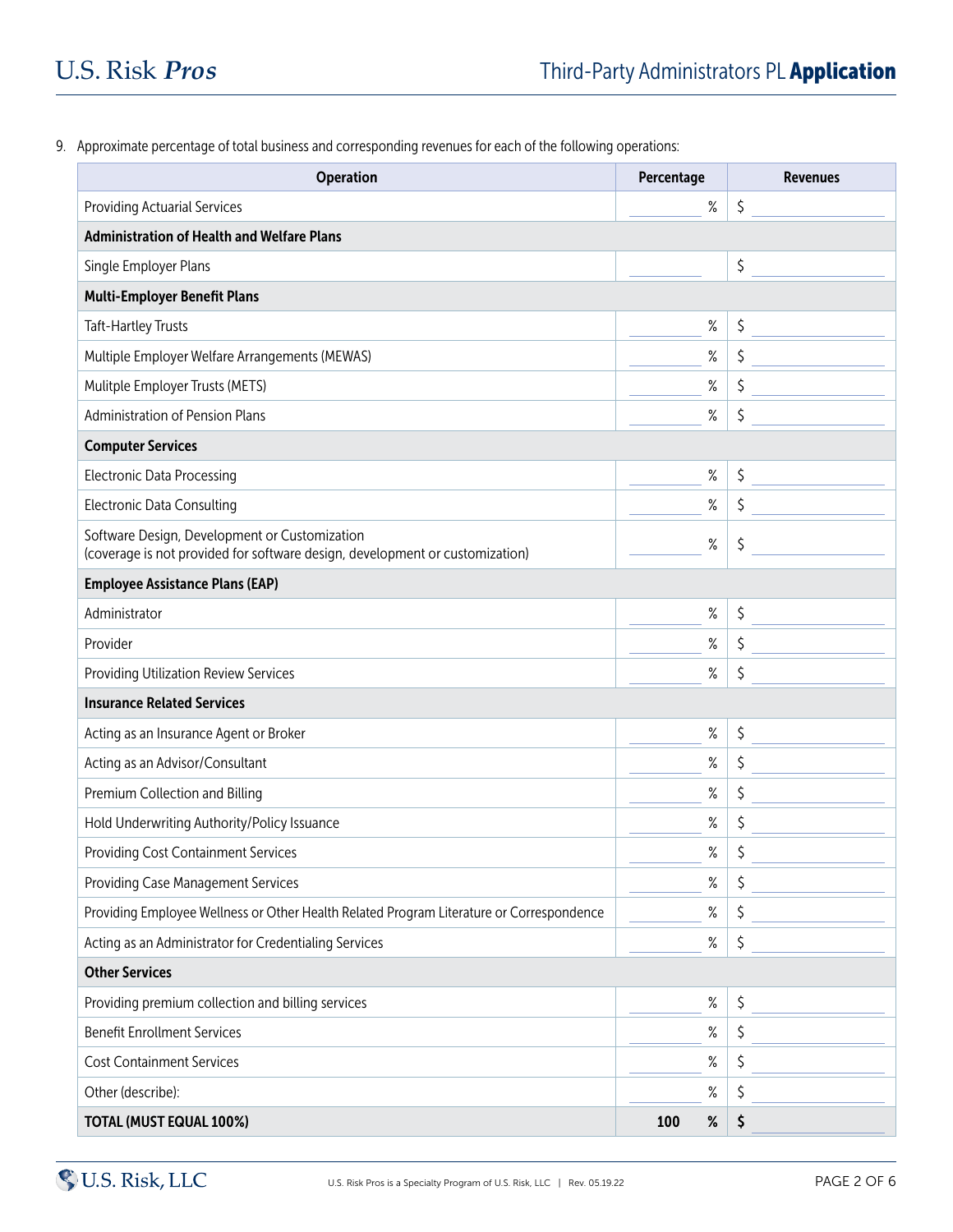| 11. List the total gross receipts for the past three years derived from the activities in question 9.                                                                                                                                                                                                                                                                                                                                             |                                                                                                                                                   |  |
|---------------------------------------------------------------------------------------------------------------------------------------------------------------------------------------------------------------------------------------------------------------------------------------------------------------------------------------------------------------------------------------------------------------------------------------------------|---------------------------------------------------------------------------------------------------------------------------------------------------|--|
| Year                                                                                                                                                                                                                                                                                                                                                                                                                                              | Amount                                                                                                                                            |  |
| a. Next Year Projected                                                                                                                                                                                                                                                                                                                                                                                                                            | \$                                                                                                                                                |  |
| b. Current                                                                                                                                                                                                                                                                                                                                                                                                                                        | \$                                                                                                                                                |  |
| C.<br><u> 1989 - Johann Stein, mars an de Brazilia (b. 1989)</u>                                                                                                                                                                                                                                                                                                                                                                                  | \$                                                                                                                                                |  |
| d.<br><u> 1980 - Johann Barn, amerikan bestemannten bestemannten bestemannten bestemannten bestemannten bestemannten b</u>                                                                                                                                                                                                                                                                                                                        | \$                                                                                                                                                |  |
| Number of plan sponsors added in the past year: ________________________________<br>Number of plan sponsors deleted in the past year: ______________________________<br>Percentage of plans self funded with stop loss: _____________________ %<br>Percentage of plans self funded with no stop loss: ____________________ %<br>Percentage of plans fully insured: ___________________ %<br>List carriers that stop loss coverage is placed with: |                                                                                                                                                   |  |
| If yes, explain in detail:<br>14. Name and address of law firm(s) acting as counsel to the Applicant and nature of services provided:                                                                                                                                                                                                                                                                                                             | 13. Does the Applicant, or its Partners, Directors, Officers or Employees, act as Trustee for any clients or non-clients? $\Box$ Yes $\Box$<br>No |  |
|                                                                                                                                                                                                                                                                                                                                                                                                                                                   |                                                                                                                                                   |  |
| 15. Name and address of accounting firm(s) providing services to the Applicant and nature of services provided:                                                                                                                                                                                                                                                                                                                                   |                                                                                                                                                   |  |
| Yes $\Box$ No<br>If yes, provide details:                                                                                                                                                                                                                                                                                                                                                                                                         | 16. Does the Applicant administer any self-funded Multiple-Employer Trusts (METS) or Multiple-Employer Welfare Arrangements (MEWAS)?              |  |
| 17. Does the Applicant firm belong to professional association(s)? $\Box$ Yes<br>If yes, list:                                                                                                                                                                                                                                                                                                                                                    | $\Box$ No                                                                                                                                         |  |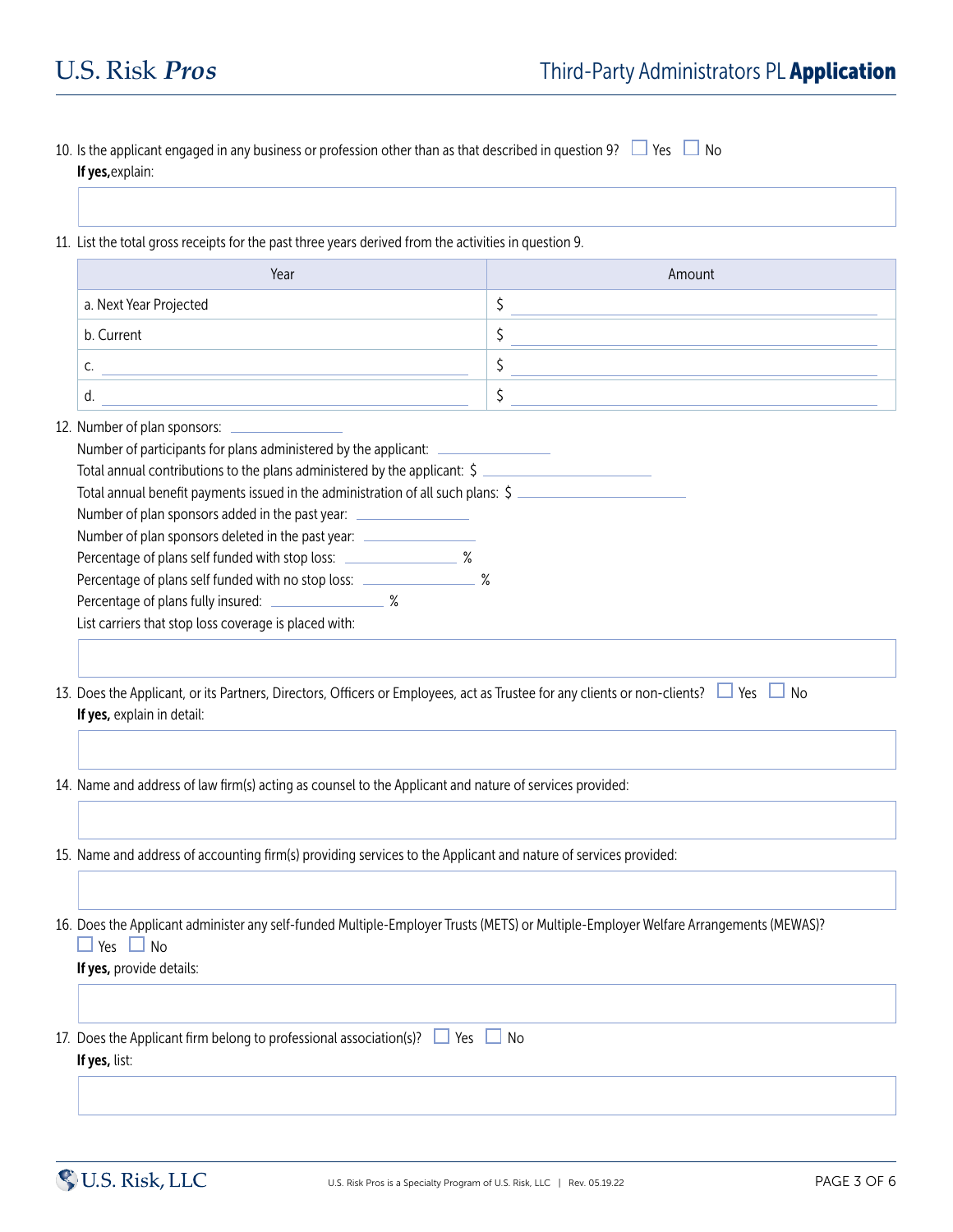## 18. List all Partners, Principals and Key Employees:

| <b>Full Name</b>                                                                                                                                                                | <b>Professional Qualifications</b>                                                          | Date Qualified | Years in Practice | How Long in Role |
|---------------------------------------------------------------------------------------------------------------------------------------------------------------------------------|---------------------------------------------------------------------------------------------|----------------|-------------------|------------------|
|                                                                                                                                                                                 |                                                                                             |                |                   |                  |
|                                                                                                                                                                                 |                                                                                             |                |                   |                  |
|                                                                                                                                                                                 |                                                                                             |                |                   |                  |
|                                                                                                                                                                                 |                                                                                             |                |                   |                  |
|                                                                                                                                                                                 | 19. Does the applicant have Professional Liability Errors and Omissions Insurance in force? | $\Box$ No      |                   |                  |
| If yes, complete the following:                                                                                                                                                 |                                                                                             |                |                   |                  |
| Insurer:<br>the control of the control of the control of the control of the control of                                                                                          | Premium:                                                                                    |                |                   |                  |
| Limit of Liability:<br><u> 1989 - Johann Stein, markinsk politik (</u><br><b>Expiration Date:</b><br>the control of the control of the control of the control of the control of | Deductible:<br>Retroactive Date:                                                            |                |                   |                  |
| 20. Does the applicant have a fidelity bond? $\Box$ Yes $\Box$ No                                                                                                               |                                                                                             |                |                   |                  |
| If yes, complete the following:                                                                                                                                                 |                                                                                             |                |                   |                  |
| Insurer:                                                                                                                                                                        | Premium:<br>Deductible:                                                                     |                |                   |                  |
| Limit of Liability:<br><u> 1990 - Johann Barbara, martin amerikan ba</u><br><b>Expiration Date:</b><br><u> 1989 - Johann Barbara, martxa alemaniar a</u>                        | Retroactive Date:                                                                           |                |                   |                  |
| 21. Does the applicant have ERISA Fiduciary Liability Coverage? $\Box$ Yes<br>If yes, complete the following:                                                                   | $\Box$ No                                                                                   |                |                   |                  |
| Insurer:<br>the control of the control of the control of the control of                                                                                                         | Premium:                                                                                    |                |                   |                  |
| Limit of Liability:<br><u> 1989 - Johann Stein, markinsk politik (</u><br><b>Expiration Date:</b>                                                                               | Deductible:<br>Retroactive Date:                                                            |                |                   |                  |
| 22. Describe how your firm screens and qualifies plan sponsors:                                                                                                                 |                                                                                             |                |                   |                  |
| 23. How does the firm comply with individual plan administration guidelines?                                                                                                    |                                                                                             |                |                   |                  |
|                                                                                                                                                                                 |                                                                                             |                |                   |                  |
| 24. a. What percentage of inquiries are referred to a physician?                                                                                                                | $\%$                                                                                        |                |                   |                  |
| b. What percentage of claims are denied?                                                                                                                                        | $\sim$ $\sim$ $\sim$                                                                        |                |                   |                  |
| c. What percentage of denials are appealed?<br>25. How do you determine denial of benefits?                                                                                     | $\%$                                                                                        |                |                   |                  |
|                                                                                                                                                                                 |                                                                                             |                |                   |                  |
| 26. How are claimants informed of denial of benefits?                                                                                                                           |                                                                                             |                |                   |                  |
|                                                                                                                                                                                 |                                                                                             |                |                   |                  |
| 27. What is the appeal process for the denial of claims?                                                                                                                        |                                                                                             |                |                   |                  |
|                                                                                                                                                                                 |                                                                                             |                |                   |                  |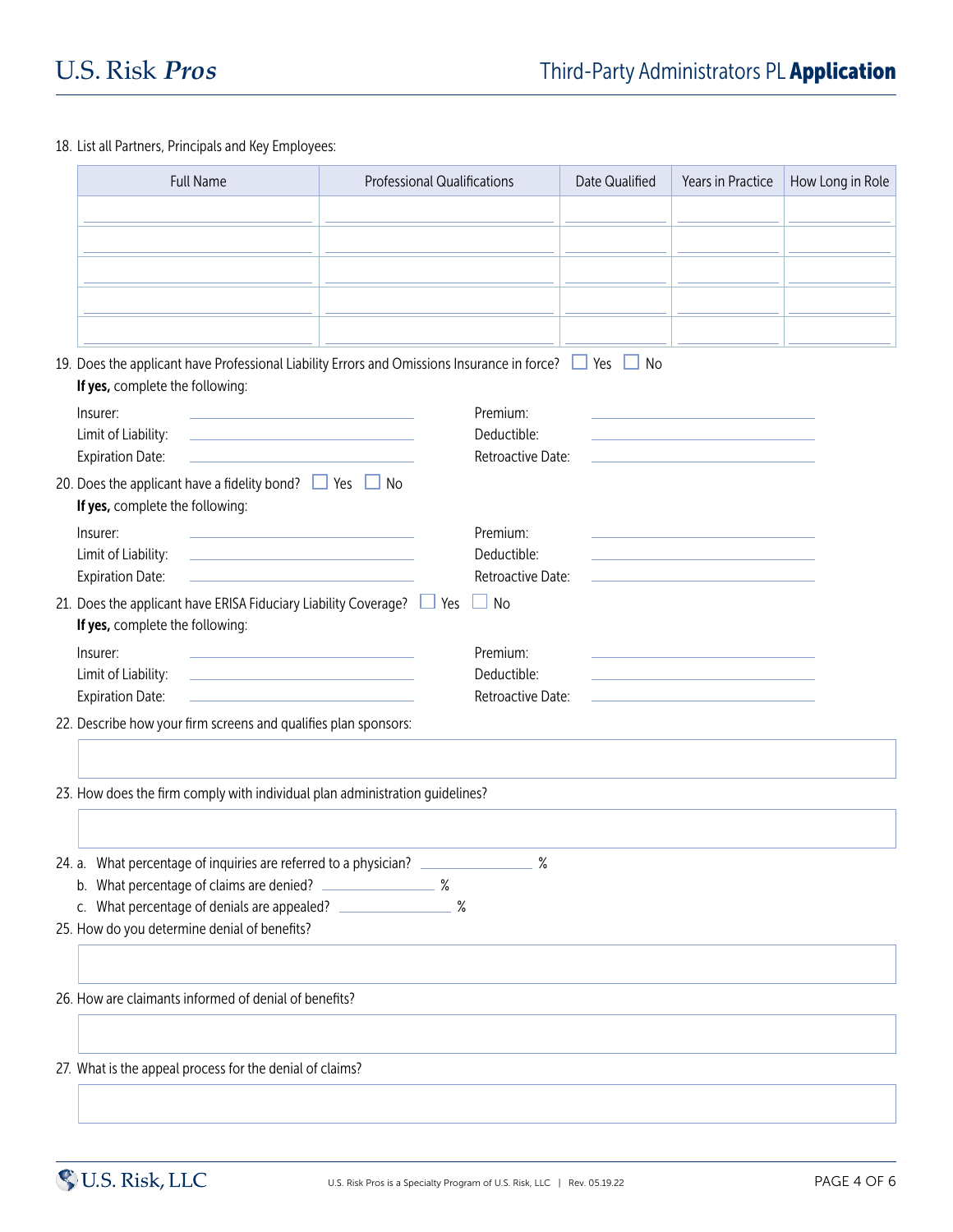| 28. What is the average error rate for your claims handlers?<br>29. Does the applicant firm use a written contract with clients? $\Box$ Always $\Box$ Sometimes $\Box$ Never<br>plan administered; c) number of lives; and d) revenues from those services: | 30. List the Applicant's five largest clients during the past three (3) years, including: a) the client's Name; b) nature of service(s) provided (type of |  |  |  |
|-------------------------------------------------------------------------------------------------------------------------------------------------------------------------------------------------------------------------------------------------------------|-----------------------------------------------------------------------------------------------------------------------------------------------------------|--|--|--|
| What type of work?                                                                                                                                                                                                                                          | 31. What percentage of the applicant firm's business involves subcontracting of work to others? ______________<br>%                                       |  |  |  |
| 32. a. Which of the following are functions of your firm's Electronic Data Processing system?                                                                                                                                                               |                                                                                                                                                           |  |  |  |
| Calculation of co-payments                                                                                                                                                                                                                                  | Independent Stop Loss Information Off                                                                                                                     |  |  |  |
| <b>Calculation of Deductibles</b>                                                                                                                                                                                                                           | Monthly Aggregate reports by case (claim or aggregate specific)                                                                                           |  |  |  |
| Claim Eligibility                                                                                                                                                                                                                                           | Summaries by Policy Year                                                                                                                                  |  |  |  |
| Confidentiality Safeguards                                                                                                                                                                                                                                  | Telephone Tracking Systems                                                                                                                                |  |  |  |
| <b>Enrollment Information</b>                                                                                                                                                                                                                               | Number of Callbacks Due to System Failure                                                                                                                 |  |  |  |
| Monitoring of Duplicate Claims                                                                                                                                                                                                                              | <b>Total Number of Calls Received</b>                                                                                                                     |  |  |  |
| <b>Managing Reports</b>                                                                                                                                                                                                                                     | Turn Around Time                                                                                                                                          |  |  |  |
| <b>Appeal Tracking</b>                                                                                                                                                                                                                                      | <b>Time Service</b>                                                                                                                                       |  |  |  |
| Adjustors accuracy                                                                                                                                                                                                                                          | Types of Losses                                                                                                                                           |  |  |  |
| Check Registers (weekly and monthly)                                                                                                                                                                                                                        | Cost Containment and Expense control                                                                                                                      |  |  |  |
| Details on Large Claims                                                                                                                                                                                                                                     | <b>Audit Results</b>                                                                                                                                      |  |  |  |
| Detailed Payment Registers/Analysis                                                                                                                                                                                                                         | <b>Productivity Reports</b>                                                                                                                               |  |  |  |
|                                                                                                                                                                                                                                                             | b. Does your system contain check and balances to guard against the following:                                                                            |  |  |  |
| Overpayment                                                                                                                                                                                                                                                 | Payments of noncovered expenses                                                                                                                           |  |  |  |
| Underpayment                                                                                                                                                                                                                                                | Improper refusal of benefits                                                                                                                              |  |  |  |
| Late Payments                                                                                                                                                                                                                                               | Unfair/unjust enrichments                                                                                                                                 |  |  |  |
| Payments to wrong party                                                                                                                                                                                                                                     | Failure to follow payment gudelines and procedures                                                                                                        |  |  |  |
| Payments to wrong fund                                                                                                                                                                                                                                      |                                                                                                                                                           |  |  |  |
| 33. How often does your organization do an internal audit?                                                                                                                                                                                                  |                                                                                                                                                           |  |  |  |
| 34. What situations are the audit guidelines designed to reveal?                                                                                                                                                                                            |                                                                                                                                                           |  |  |  |
| professional ativities? $\Box$ Yes $\Box$ No<br>If yes, explain:                                                                                                                                                                                            | 35. Has the applicant firm or any of the individuals listed in question 18 ever been the subject of disciplinary action by authorities as a result of any |  |  |  |
|                                                                                                                                                                                                                                                             |                                                                                                                                                           |  |  |  |
| claim? $\Box$ Yes $\Box$ No<br>If yes, attach a fully completed supplemental claims form.                                                                                                                                                                   | 36. Does the proposed insured have knowledge or information of any act, error or omission which might reasonably be expected to give rise to a            |  |  |  |
| PROPOSED COVERAGE.                                                                                                                                                                                                                                          | IT IS AGREED THAT IF SUCH KNOWLEDGE OR INFORMATION EXISTS, ANY CLAIM OR ACTION ARISING THEREFROM IS EXCLUDED FROM THIS                                    |  |  |  |

37. For any and all claims made against any proposed insured during the past 5 years, complete and attach the supplemental claims form. If no claims, check here:  $\square$